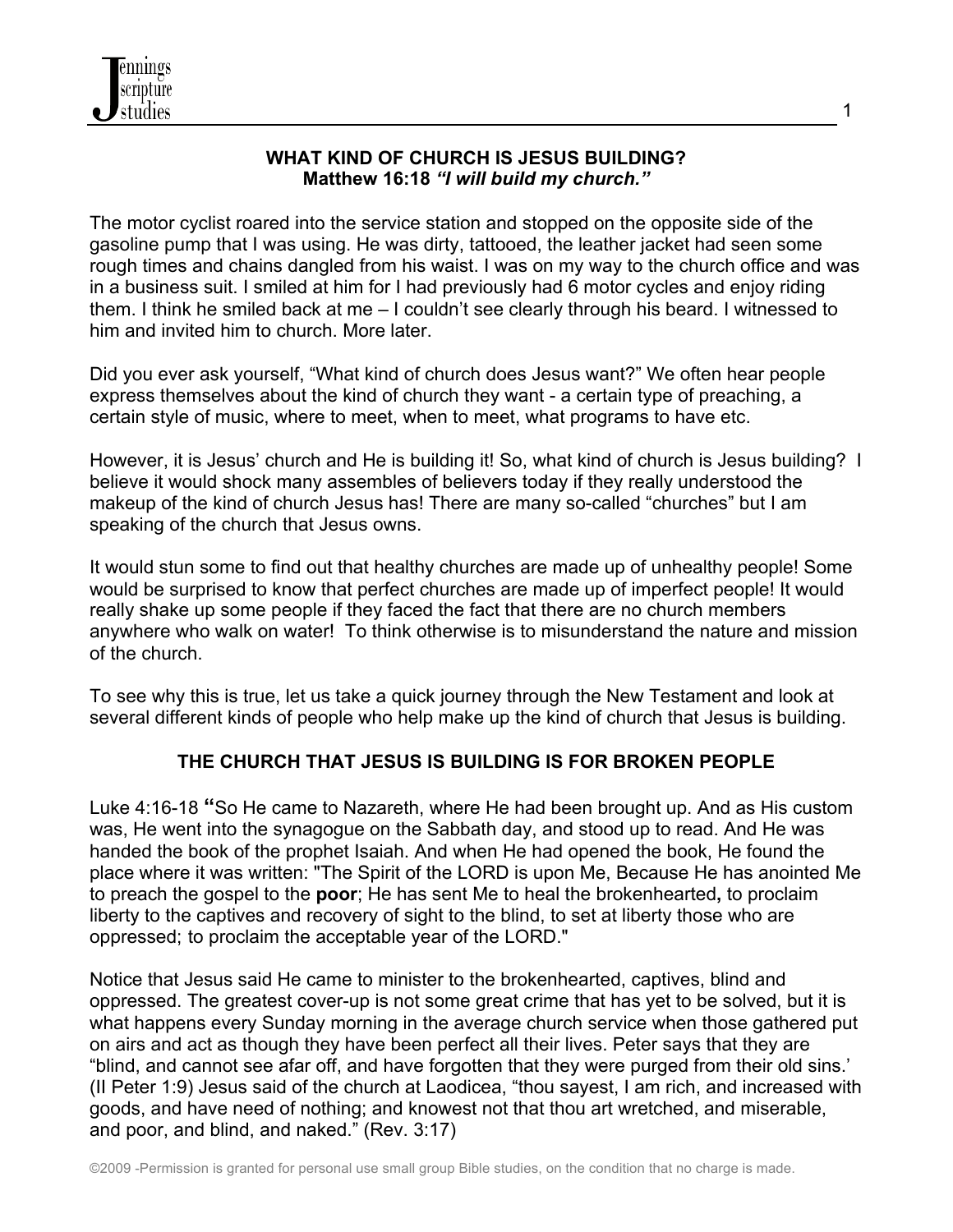Picture a hospital emergency room filled with people. All of them saw the billboard on the highway inviting them to come; some saw the newspaper ads inviting them; some who were absent last week received a telephone call asking them to be sure and come this week. Now they are assembled in the emergency room expecting the Doctor to address them soon.

When you look around there are no crutches, no walkers or wheel chairs. It is a nice, quiet, sterile atmosphere – nice music and comfortable seats. Then the Doctor comes in, stands up front and tells you how good you are, how healthy you are and urges you to stay that way! And then he receives donations to keep the emergency room nice and clean and pay the utilities. He then urges everyone to come back next week!

**In some ways that is how out of place the broken and downtrodden feel in the typical church service. But if and when they discover that they are with other people who are in various stages of brokenness and/or healing they feel right at home. Broken people are more at home in a church of people who admit their humanness. They can identify with the one who prayed, "God be merciful to me a sinner!" (Luke 18:13). And if we don't keep reminding one another of this the church will seem like a hospital emergency room that isn't needed.**

All of us know the "Humpty Dumpty" fairy tale and how Humpty had a great fall and was broken. Also, we have heard the "Jack and Jill" tale, how Jack fell down and broke his crown and Jill came tumbling after.

I've got bad news and good news, folks. We're all Humpty Dumpties and Jacks & Jills!! That's the bad news. The good news is that God specializes in putting Humpty Dumpties together again and patching up Jacks and Jills. That is why the church that Jesus is building is comprised of those who have been or are being mended by the Great Physician.

## THE CHURCH THAT JESUS IS BUILDING IS FOR HELPLESS PEOPLE

#### **Once Jesus was a dinner guest and He said to the host, "When you give a dinner or a supper do not ask your friends, your brothers, your relatives, nor rich neighbors, lest they also invite you back, and you be repaid. But when you give a feast, invite the poor, the maimed, the lame, the blind. And you will be blessed…." (Luke 14:12-14)**

Then Jesus told of a host who invited outsiders but they did not come: "Then the master of the house, being angry, said to his servant, 'Go out quickly into the streets and lanes of the city, and bring in here the poor and the maimed and the lame and the blind.' (Luke 14:21) Sounds like a Rescue Mission to me! Have you ever been to a Rescue Mission? There you will be among derelicts – abandoned people. I have preached in Rescue Missions including the world famous Pacific Garden Mission in Chicago. I appreciate what those missions are doing. The sights and the smells are not what you would see or sense in a regular Sunday morning church service. The street people are not dressed in their "Sunday-go-to meeting" finery.

©2009 -Permission is granted for personal use small group Bible studies, on the condition that no charge is made. Now, buckle your seat belts! What I am going to say now will be met with consternation and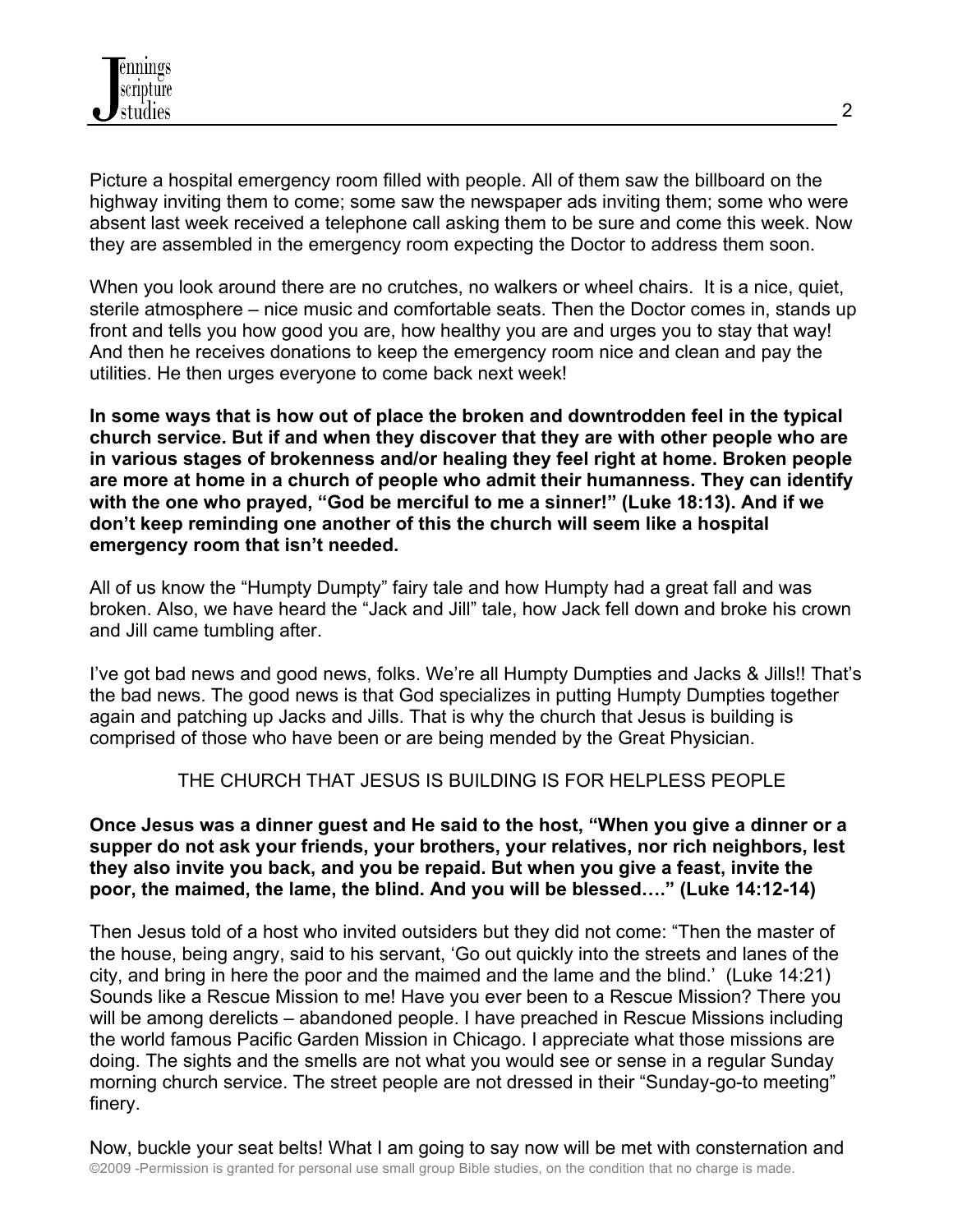strong opposition by some: If the church was what it really ought to be, according to what Jesus said in the above Scriptures, there would not be needed as many Rescue Missions as presently exist, but every church would be a Rescue Mission! We sing with great gusto on Sunday: "Rescuing the perishing, Care for the dying, Snatch them in pity from sin and the Grave; Weep o'er the erring one, lift up the fallen, Tell them of Jesus the mighty to save" – but do it down at the Rescue Mission, not here in our nice auditorium where those we consider untouchable sinners might come in contact with unblemished saints!

One of these days I want to ask the Apostle Paul why he did not start Rescue Missions that kept homeless, hungry and hurting people at arms length from the churches that he started. Hmmm – I wonder what he would say. And I think I know what Jesus would say about the way we American churches segregate Rescue Mission sinners from Sunday morning church sinners. I think I know for He has already told us in Luke 4 and 14.

## **THE CHURCH THAT JESUS IS BUILDING IS MADE UP OF WASHED PEOPLE**

"Know ye not that the unrighteous shall not inherit the kingdom of God? Be not deceived: neither fornicators, nor idolaters, nor adulterers, nor effeminate, nor abusers of themselves with mankind, nor thieves, nor covetous, nor drunkards, nor revilers, nor extortioners, shall inherit the kingdom of God. And such were some of you: but ye are washed, but ye are sanctified, but ye are justified in the name of the Lord Jesus, and by the Spirit of our God." (I Cor. 6:9-11)

I hope no one sits in the congregation of the righteous on Sunday and surveys the crowd thinking, "I wonder who here was a fornicator, idolater, adulterer, homosexual or sodomite, thief, covetous, drunkard, reviler or extortioner before they were saved. Why? "For all have sinned and come short of the glory of God." (Rom. 6:23) You can be sure that all who are children of God through faith in the person and work of Jesus Christ have been washed in the blood of the Lamb of God. (Rev. 7:14)

Hallelujah! There is hope and help for broken, helpless sinners. Notice the words that the Holy Spirit uses to communicate the thoroughness of God's salvation: "washed", "sanctified", "justified". God doesn't do a half-way job – "he is able also to save them to the uttermost that come unto God by him…"

God's view of the church is: "washed, sanctified and justified in the name of the Lord Jesus." Furthermore, He sees it as "a radiant church, without stain or wrinkle or any other blemish, but holy and blameless." (Eph.5:25-27)

#### **Conclusion**

Many would not be comfortable in Jesus' church but remember, Jesus said, "I am not come to call the righteous, (self-righteous) but sinners to repentance." (Matt. 9:13) The story about the Prodigal Son is not a story about a lost sinner but a sinning son. He said, "Father, I have sinned." This just underscores the fact that the church that Jesus is building is made up of people who are works in progress – God isn't through with us yet!